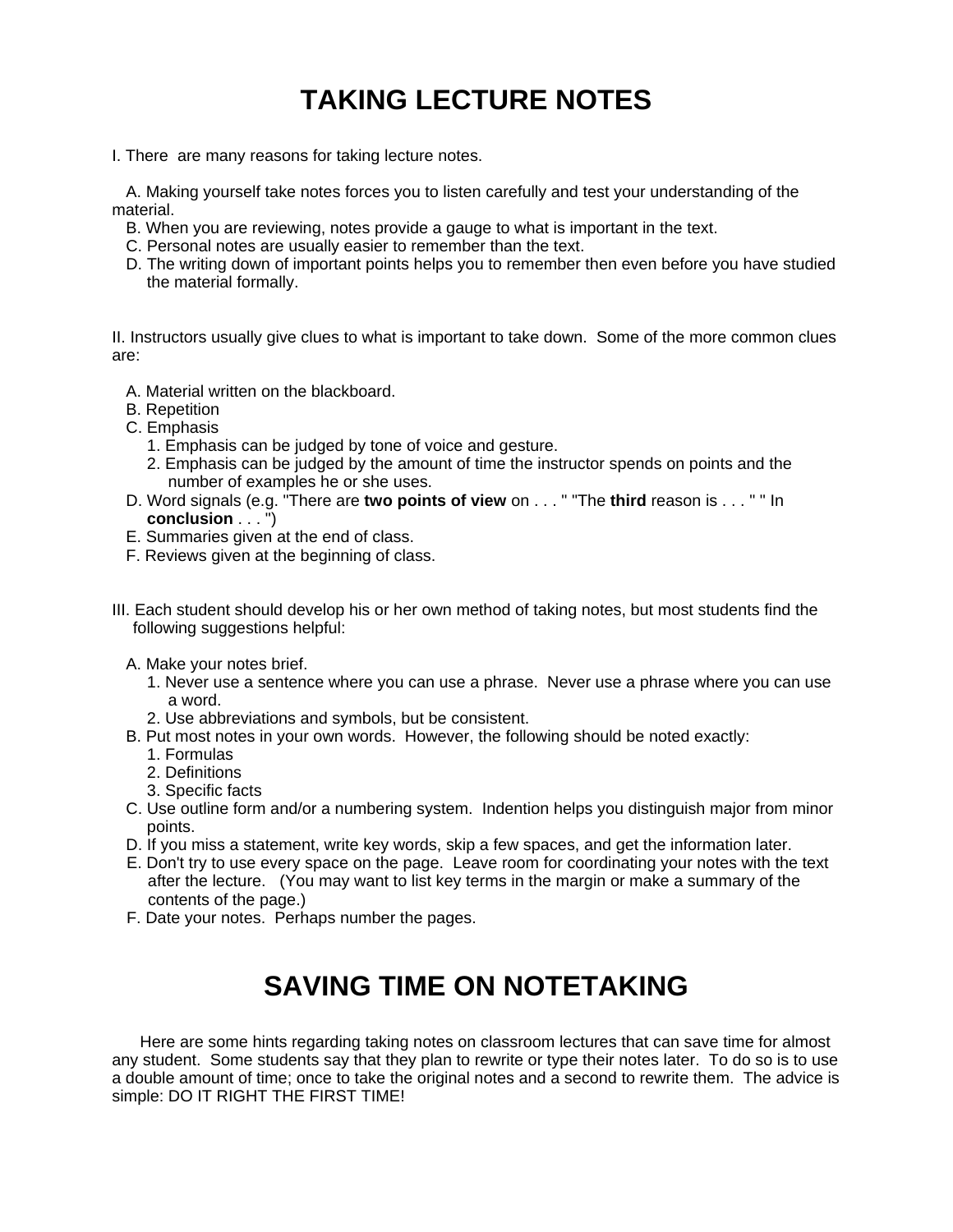Second, there are some students who attempt to take notes in shorthand. Though shorthand is a valuable tool for a secretary, it is almost worthless for a student doing academic work. Here's why. Notes in shorthand cannot be studied in that form. They must first be transcribed. The act of transcribing notes takes an inordinate amount of time and energy but does not significantly contribute to their mastery. It is far better to have taken the notes originally in regular writing and then spend the time after that in direct study and **recitation** of the notes.

Third, do not record the lesson on a cassette tape or any other tape. The lecture on tape precludes flexibility. This statement can be better understood when seen in the light of a person who has taken his/her notes in regular writing. Immediately after taking the notes this person can study them in five minutes before the next class as s/he walks toward the next building, as s/he drinks his/her coffee, or whatever. Furthermore, this student, in looking over his/her notes, may decide that the notes contain only four worthwhile ideas which s/he can highlight, relegating the rest of the lecture to obscurity. Whereas the lecture on tape has to be listened to in its entirety including the worthwhile points as well as the "garbage," handwritten notes may be studied selectively. A student who takes the easy way out - recording the lecture on tape as he or she sits back doing nothing - will box him or herself into inflexibility.

## **NOTE MAKING**

Learning to make notes effectively will help you to improve your study and work habits and to remember important information. Often, students are deceived into thinking that because they **understand** everything that is said in class they will therefore remember it. This is dead wrong! Write it down.

As you make notes, you will develop skill in selecting important material and in discarding unimportant material. The secret to developing this skill is practice. Check your results constantly. Strive to improve. Notes enable you to retain important facts and data and to develop an accurate means of arranging necessary information.

Here are some hints on note making.

- 1. Don't write down everything that you read or hear. Be alert and attentive to the main points. Concentrate on the "meat" of the subject and forget the trimmings.
- 2. Notes should consist of key words or very short sentences. If a speaker gets sidetracked it is often possible to go back and add further information.
- 3. Take accurate notes. You should usually use your own words, but try not to change the meaning. If you quote **directly** from an author, quote **correctly.**
- 4. Think a minute about your material before you start making notes. Don't take notes just to be taking notes! Take notes that will be of real value to you when you look over them at a later date.
- 5. Have a uniform system of punctuation and abbreviation that will make sense to you. Use a skeleton outline and show importance by indenting. Leave lots of white space for later additions.
- 6. Omit descriptions and full explanations. Keep your notes short and to the point. Condense your material so you can grasp it rapidly.
- 7. Don't worry about missing a point.
- 8. Don't keep notes on oddly shaped pieces of paper. Keep notes in order and in one place.